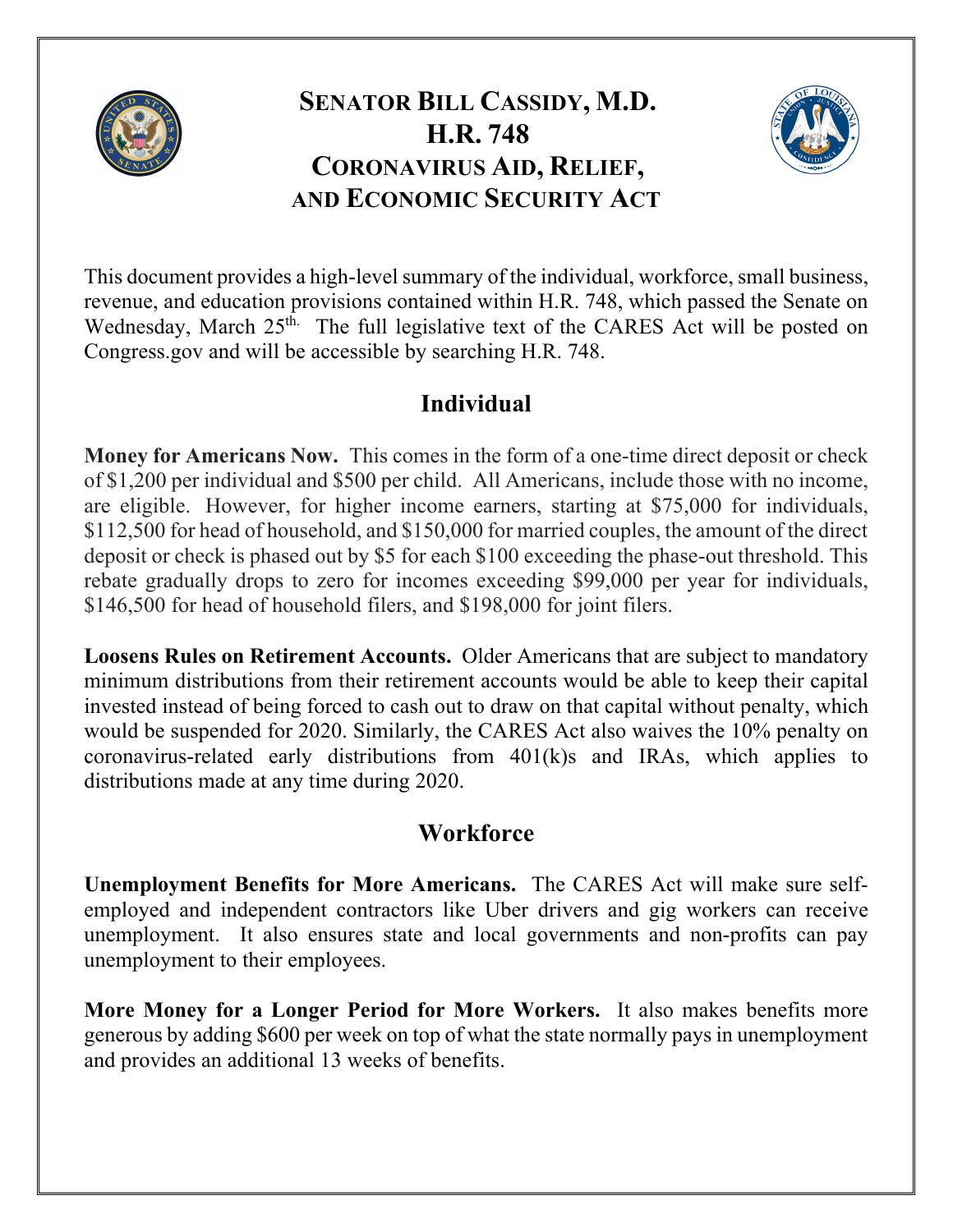#### **Small Business**

#### *\*\*\*\*\*\*\*\*\**

*Employers can utilize the Payroll Protection Program with Loan Forgiveness, or they can utilize the Employee Retention Refundable Payroll Tax Credit, but they cannot utilize both benefits. The eligibility criteria differ. Employers eligible for both are encouraged to explore which makes the most sense for their respective facts and circumstances. \*\*\*\*\*\*\*\*\**

**The Payroll Protection Program (PPP) with Loan Forgiveness.** The U.S. Small Business Administration is authorized to provide a new category of 7(a) loans to small businesses, self-employed individuals, and gig-workers. These loans of up to \$10 million are 100% federally guaranteed with zero-fees.

*Forgiveness:* Up to 8 weeks of average payroll and other costs are eligible for forgiveness if the business retains (or rehires) its employees and maintains their pay levels.

*Loan Amount*: The maximum size of these loans will be \$10 million; however, the size of these loans will be subject to a formula that is the equivalent of 250% of an employer's average monthly payroll.

*Access to Loans*: Loans will be available immediately through existing SBAcertified lenders. Many additional lenders will be brought into the program over the next few weeks.

*Other Terms:* Principal and interest is deferred for up to a year. Any loan amount not forgiven will have a loan term of not more than ten years, with a maximum interest rate of 4%.

See Section 1102 and Section 1106 of the CARES Act for more detail.

**Employee Retention Credit** – This is an optional refundable employer payroll tax credit of 50% of wages on the first \$10k of wages per employee. Eligible wages are those incurred March 13th through end of the year. Large businesses only qualify if they had to shut down, subject to a government order. Small businesses qualify if: 1) they had to close subject to a government shutdown order; or 2) their gross receipts dropped by 50% from the same period in 2019.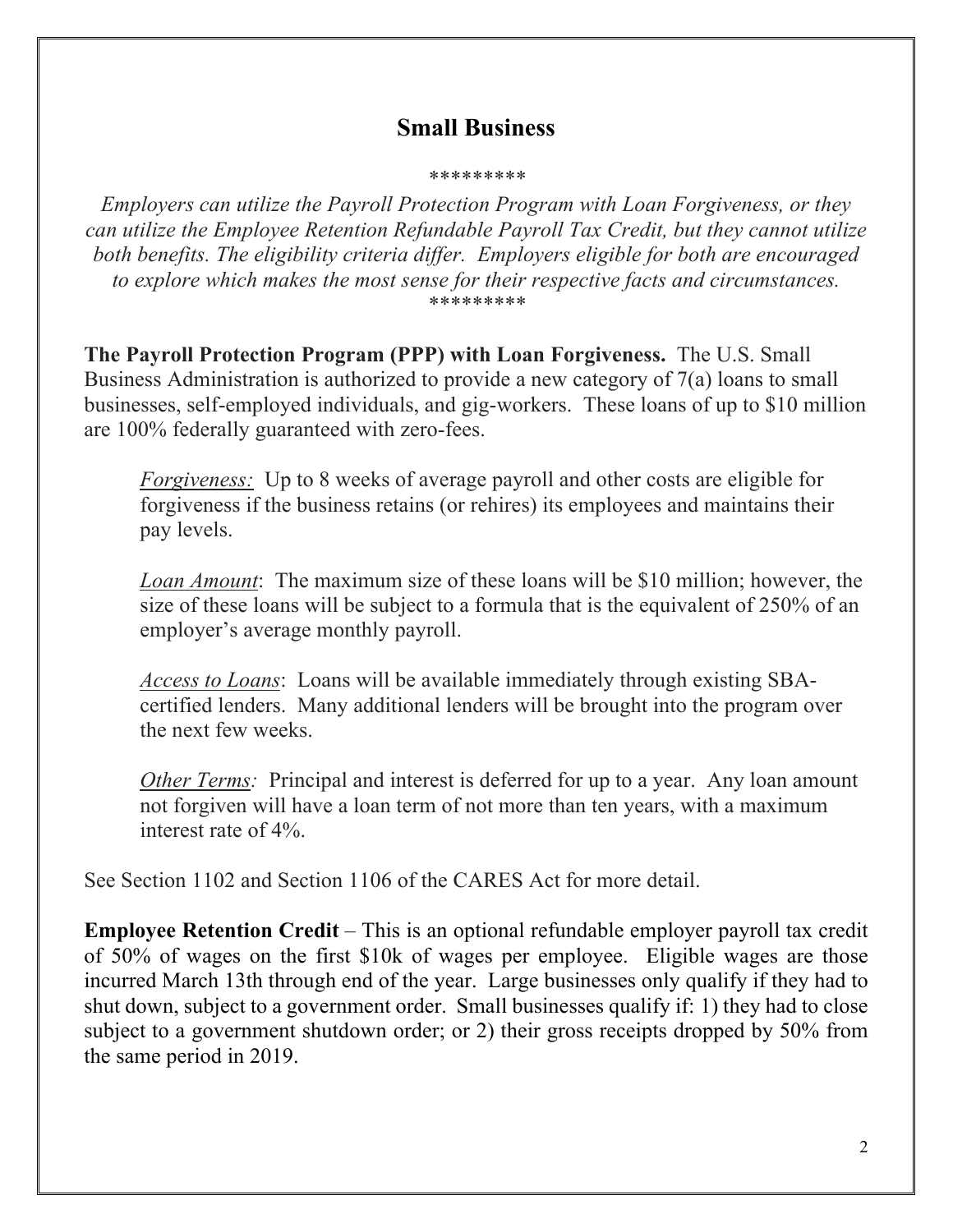*Intersection with paid leave*. If the employer is paying sick or family leave under H.R. 6201, the employer doesn't get to take the same wages into account for the purposes of this credit

*Health Coverage Plus-up.* Employers can add a pro rata share of health expenses in addition to wages. Further guidance will be forthcoming from Treasury on how to make the calculation.

See Section 2301 of the CARES Act for more detail.

**Economic Injury Disaster Loans (EIDLs).** The CARES Act establishes an emergency grant to allow small business and nonprofits that apply for an EIDL loan to request an advance on that loan, of up to \$10,000, which the SBA must distribute within 3 days. These loans of up to \$2 million include principal and interest deferment for up to 4 years. See Section 1110 of the CARES Act for more detail.

**Debt Relief for Existing and New SBA Borrowers.** For small businesses with a standard SBA 7(a), 504, or microloan, SBA will cover all loan payments, including principal, interest, and fees, for six months. This relief is likewise available for new borrowers who take out an SBA loan within six months after the President signs the CARES Act into law. These borrowers can apply for PPP loans, but the six months of relief may not be applied to payments for PPP loans.

**Delays Payroll Tax Payments for Employers.** Employers will be able to delay the payment of their 2020 payroll taxes until 2021 and 2022, leading to approximately \$300 billion of extra cash flow for businesses.

**Restores Supports for Businesses Suffering Losses.** The CARES Act also allows businesses to carry back losses from 2018, 2019, and 2020 to the previous 5 years, which will allow businesses access to immediate tax refunds.

**Encourages Businesses to Invest in Improvements.** The CARES Act fixes cost recovery for investments in Qualified Improvement Properties, which will allow businesses to immediately expense these investments.

**Increases Allowable Amount of Business Interest Deduction.** Increases the amount of interest expense businesses are allowed to deduct on their tax returns, by increasing the 30% limitation to 50% of the taxable income for 2019 and 2020.

**Entrepreneurial Assistance.** The CARES Act provides \$240 million in grants to SBA resource partners to enable them to offer counseling, training and related technical assistance to small businesses affected by COVID-19.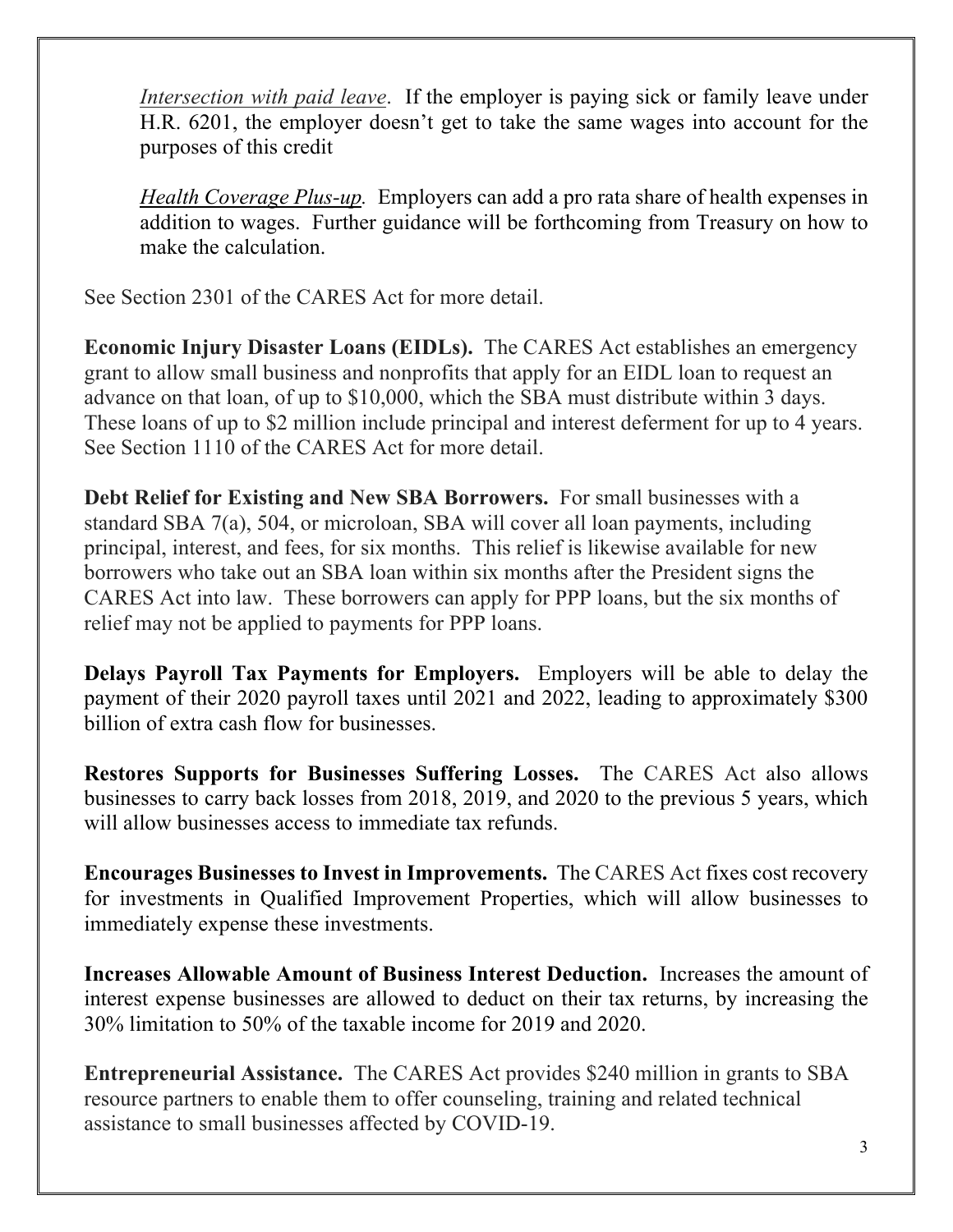### **Education**

**Relief for Student Loan Borrowers.** For individuals with student loan debt, the CARES Act allows borrowers to freeze their payments for up to 6 months. Borrowers struggling to repay their debt due to the Coronavirus will not need to worry about accruing interest, falling behind on their payments, or defaulting as a result.

**Equal Tax Treatment for Employer Provided Education Benefits.** Through the end of 2020, this provision temporarily amends the tax code. It broadens the tax free treatment of up to \$5,200 of employer provided educational assistance, to likewise capture employer provided student loan repayments.

**Relief for Students Affected by COVID-19.** COVID-19 interrupted the education for millions of students. The CARES Act makes sure that those students who struggle with the transition - for any reason - are not adversely affected by losing eligibility for federal financial aid, such as the Pell Grant or student loans. Additionally, for students who drop out due to COVID-19, they will not be required to pay back any federal financial aid.

**Flexible Use of Funds to Help Students.** The CARES Act provides colleges and universities flexibility to use Campus-Based Aid funding and Supplemental Educational Opportunity Grants (SEOG) to assist students impacted by COVID-19, while also allowing institutions to pay students for work-study even if they are unable to work.

**Emergency Waivers for Testing, Other K-12 Accountability.** Due to the disruption in K-12 education, the CARES Act gives the Secretary of Education the authority to grant states and school districts emergency waivers for testing requirements and other federal accountability measures.

**Assistance for Colleges and Universities.** \$14.2 billion is provided in up-front aid for colleges and universities to assist students with the transition to distance learning and cover other costs associated with COVID-19.

**Funding to Bridge Digital Divide for Students.** \$13.5 billion is provided to states and school districts to assist students and their families acquire the resources necessary to continue learning throughout the duration of the national emergency. Funding is also allowed to be used at private K-12 schools.